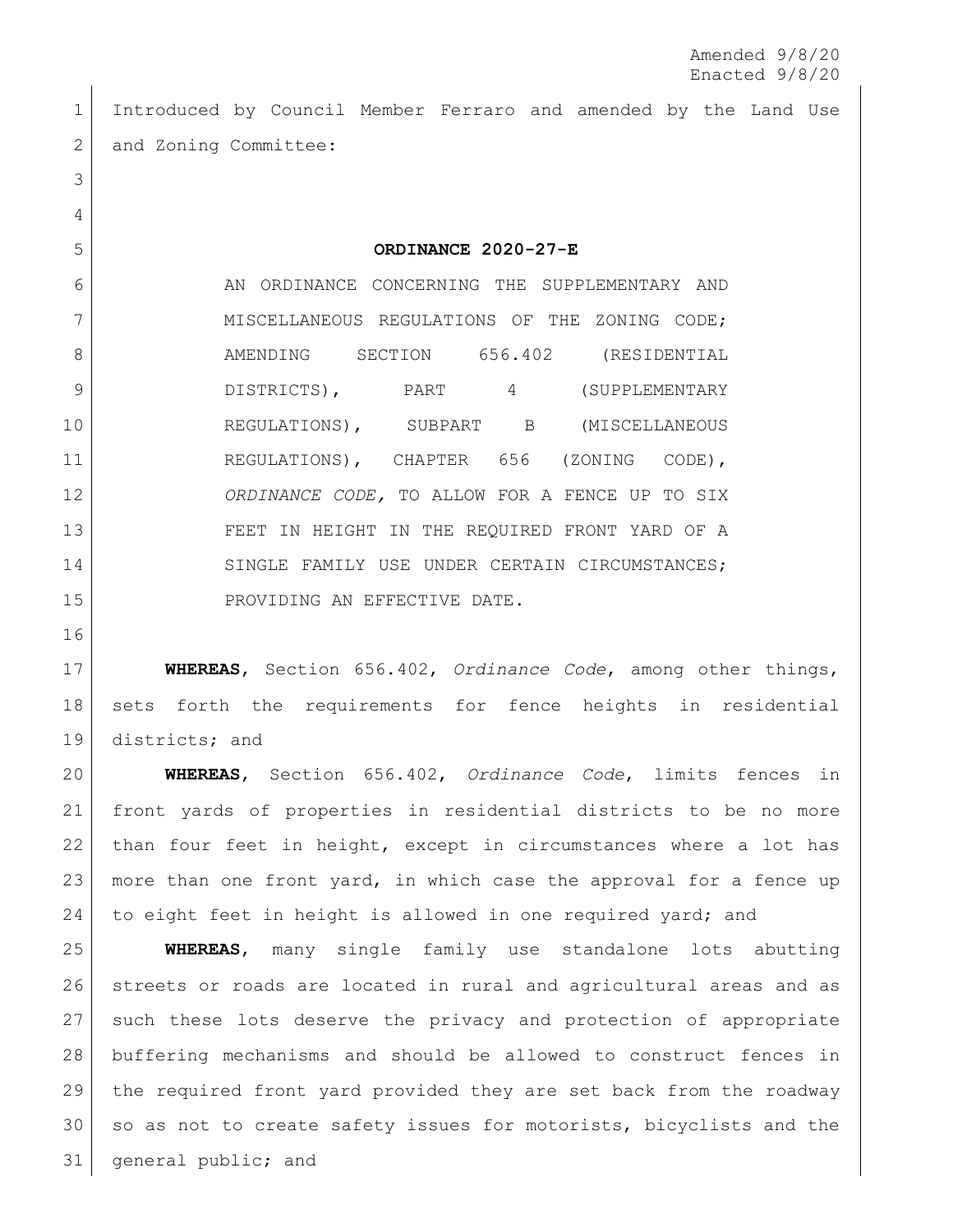Amended 9/8/20 Enacted 9/8/20

 **WHEREAS,** it is the intent of Council to afford such situated residences such security under certain circumstances; now, 3 therefore

**BE IT ORDAINED** by the Council of the City of Jacksonville:

 **Section 1. Amending Section 656.402 (Residential Districts),** *Ordinance Code***.** Section 656.402 (Residential Districts), Part 4 (Supplementary Regulations), Subpart B (Miscellaneous Regulations), Chapter 656 (Zoning Code), *Ordinance Code*, is hereby amended as follows:

**CHAPTER 656. ZONING CODE.**

**\* \* \***

**PART 4. SUPPLEMENTARY REGULATIONS.**

**\* \* \***

**SUBPART B. MISCELLANEOUS REGULATIONS.**

## **Sec. 656.402. Residential districts.**

16 In addition to other provisions of the Zoning Code, the following supplementary regulations shall apply to all residential districts:

**\* \* \***

- (b) Notwithstanding other provisions of the Zoning Code, fences, walls and hedges may be permitted in a required yard; provided, however, that no fence or wall in excess of eight 23 feet in height shall be permitted in a residential district; 24 and provided further, that no fence in excess of four feet in height shall be permitted in a required front yard in a residential district except that a fence up to eight feet in height may be allowed in one required front yard of a lot with more than one front yard if such fence is approved as part of the site plan or sketch plan approval pursuant to [Section 656.404](http://library.municode.com/HTML/12174/level4/ZOSE_CH656ZOCO_PT4SURE_SPBMIRE.html#ZOSE_CH656ZOCO_PT4SURE_SPBMIRE_S656.404REPRSIDEPLRE) or [Chapter 654](http://library.municode.com/HTML/12174/level2/ZOSE_CH654COSURE.html#ZOSE_CH654COSURE) (Subdivision Regulations). Notwithstanding, a fence up to six feet in height shall be
	- $-2 -$